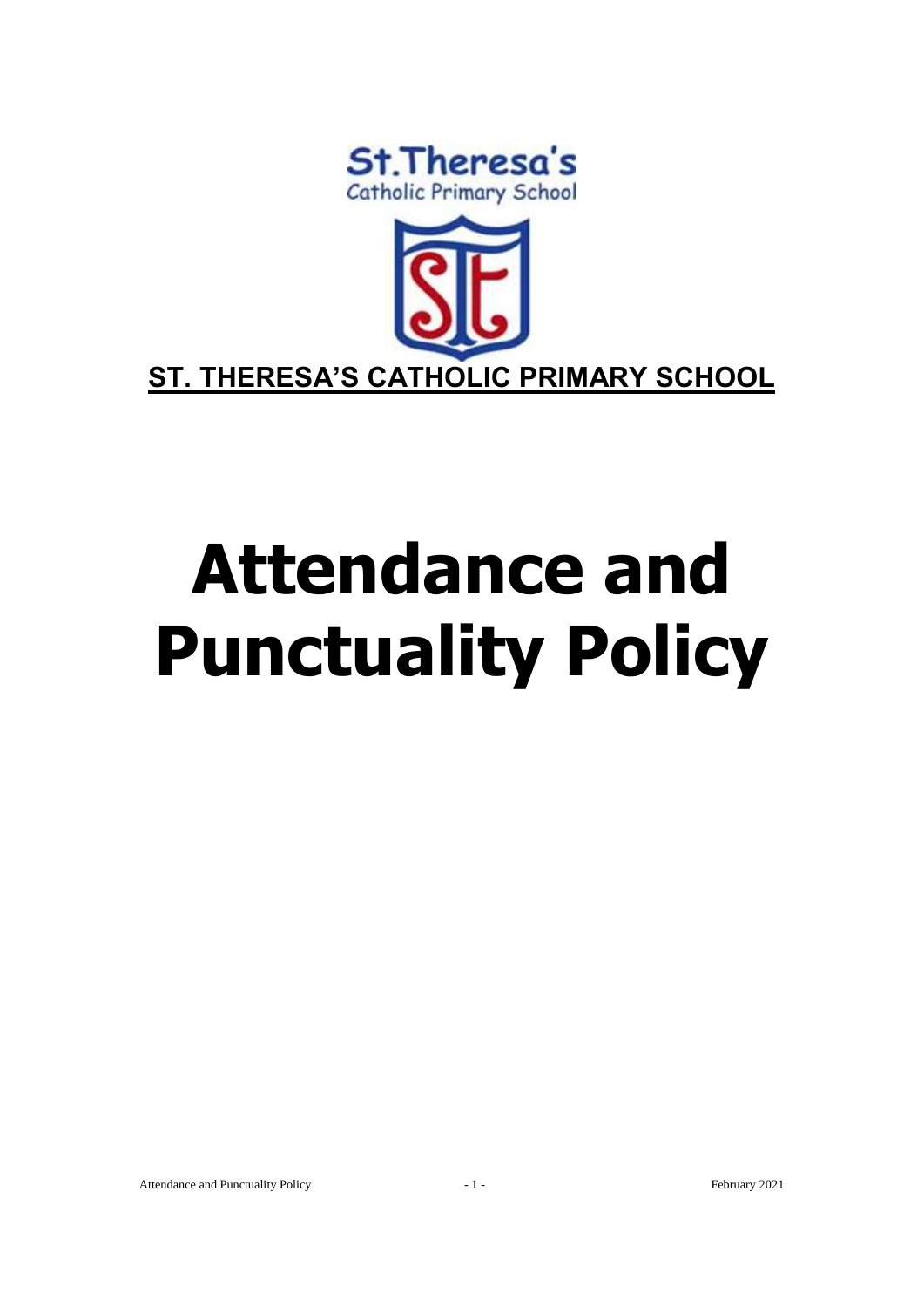# "We learn together, we play together, we pray together, we grow together in the love of God"



# Validation grid

| <b>Title</b>                                       | Attendance and Punctuality Policy                                                                                                                                                                                                                                                                   |  |
|----------------------------------------------------|-----------------------------------------------------------------------------------------------------------------------------------------------------------------------------------------------------------------------------------------------------------------------------------------------------|--|
| <b>Author</b>                                      | Barbara Costa                                                                                                                                                                                                                                                                                       |  |
| <b>Associate Author</b>                            |                                                                                                                                                                                                                                                                                                     |  |
| <b>Target Audience</b>                             | All staff, parents, Governors                                                                                                                                                                                                                                                                       |  |
| <b>Stake holders</b><br>consulted                  | All staff                                                                                                                                                                                                                                                                                           |  |
| Curriculum / non<br>curricular                     | Non curricular                                                                                                                                                                                                                                                                                      |  |
| <b>Associated Policies /</b><br><b>Documents</b>   | Inclusion Policy, Health and Safety Policy, Online Safety Policy, Data<br>Protection Policy, Anti-Bullying Policy, Behaviour Policy, Educational Visits<br>Policy, Staff Code of Conduct, Staff Handbook, Child Protection and<br>Safeguarding Policy, Whistleblowing Policy, Home School Agreement |  |
| <b>New Policy or Review</b><br>of existing policy. | Review                                                                                                                                                                                                                                                                                              |  |
| <b>Date of Submission</b>                          | February 2021                                                                                                                                                                                                                                                                                       |  |
| <b>Date for Review</b>                             | February 2023                                                                                                                                                                                                                                                                                       |  |
| Date ratified by<br><b>Governors</b>               |                                                                                                                                                                                                                                                                                                     |  |

Signed........................................................... Barbara Costa

Signed.......................................................... Seamus McKenna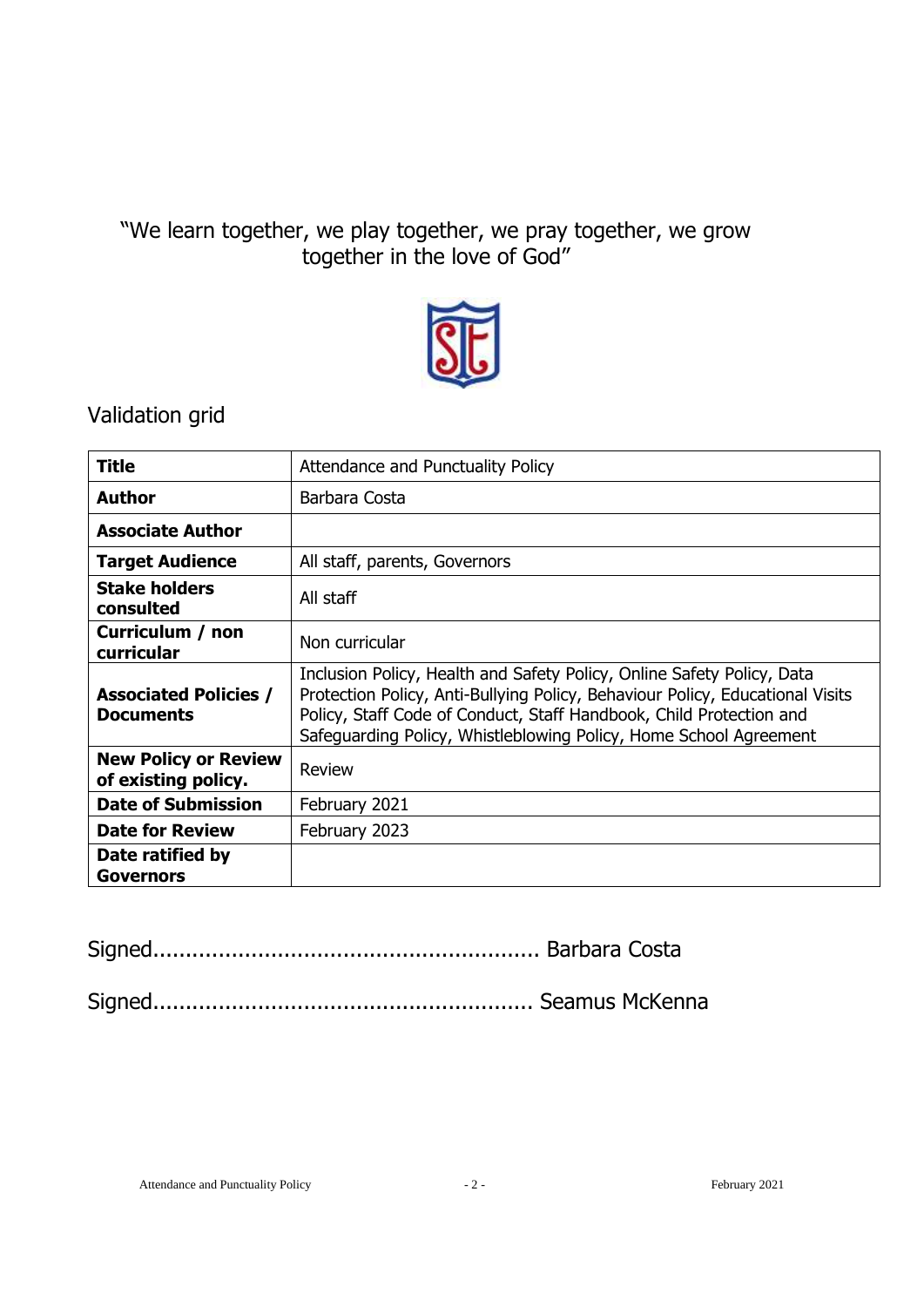# **Contents:**

Statement of intent

- 1. Legal framework
- 2. Roles and Responsibilities
- 3. Definitions
- 4. Staff training
- 5. Pupils at risk of persistent absence
- 6. Absence procedures
- 7. Parental involvement
- 8. Attendance Register
- 9. Contact Information
- 10.Educational Welfare Officer
- 11.Lateness
- 12.Term-time leave
- 13.Missing children
- 14.Religious observances
- 15.Appointments
- 16.Modelling, sport and acting performance/activities
- 17.Young carers
- 18.School refusers
- 19.End of the school day
- 20.Pupils who travel independently
- 21.Monitoring and Review
- Appendix I School Opening Times and Punctuality Information
- Appendix II The Importance of Good Attendance Information Leaflet for parents
- Appendix III Letter requesting reason for absence
- Appendix IV Application for Exceptional Leave of Absence form
- Appendix V Permission to travel alone form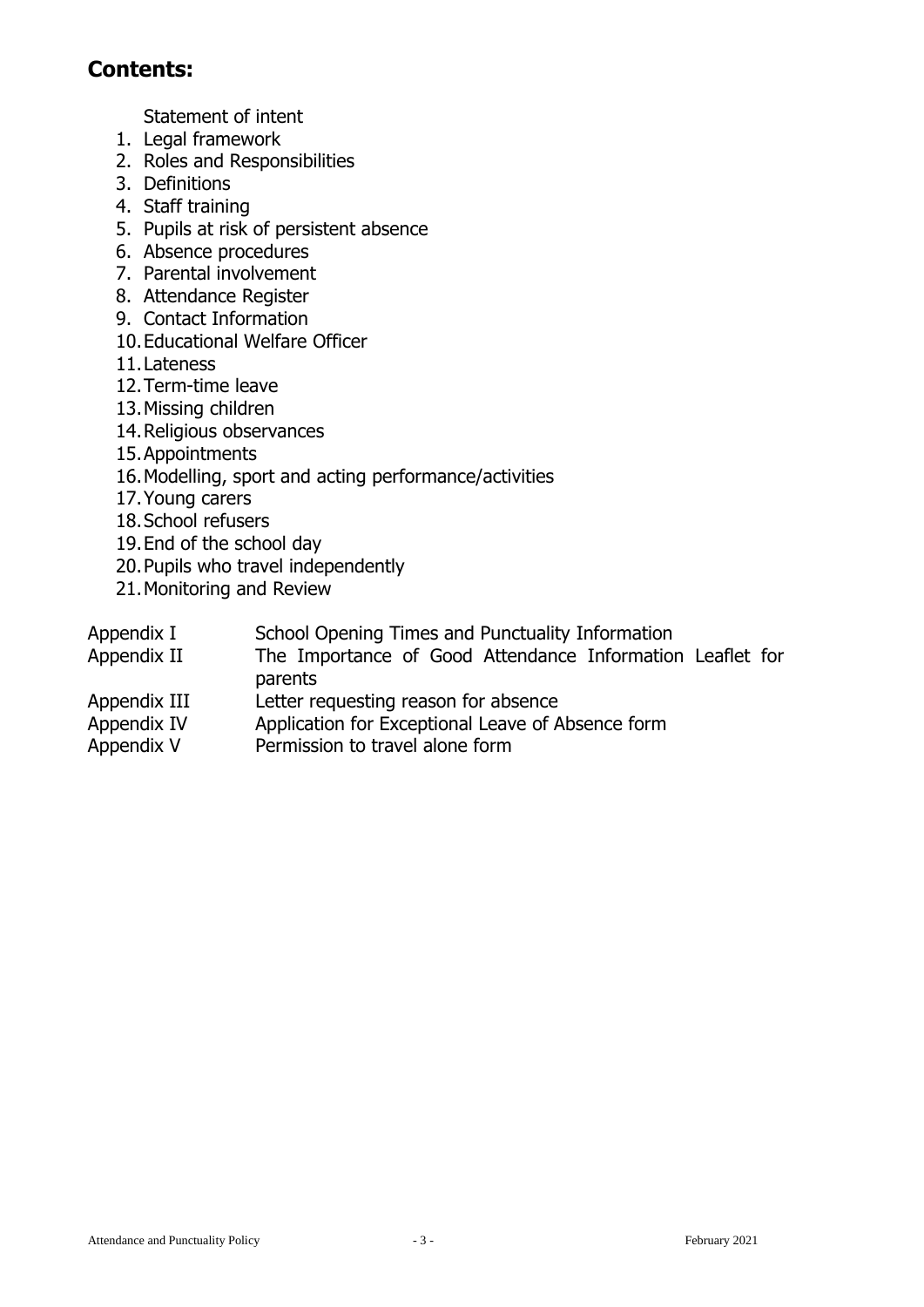#### **Statement of Intent**

At St. Theresa's School we feel that it is important that all parents and children know that the school values good attendance and punctuality. Regular school attendance and good time keeping ensure that children have full access to the National Curriculum and all areas of school life.

Pupils cannot achieve their full potential if they do not regularly attend school. Any absence affects the pattern of a child's schooling and regular absence will seriously affect their learning.

#### **Ensuring a child's regular attendance is a parental responsibility and permitting absence from school without a good reason creates an offence in law and may result in prosecution.**

We are committed to:

 Following the framework set in Section 7 of the Education Act 1996 which states that: 'the parent of every child of compulsory school age shall cause him / her to receive efficient full time education suitable:-

(a) to age, ability and aptitude and (b) to any special educational needs he/ she may have

Either by regular attendance at school or otherwise'.

- Demonstrating to pupils, parents and staff that the school values good attendance
- Raising the educational achievement of all pupils in the school
- Ensuring equality and fairness of treatment of all
- Implementing our policies in accordance with the Equality Act 2010
- Early intervention and working with other agencies to ensure the health and safety of our pupils
- Consistency in the implementation of rewards and sanctions to promote good attendance.

# **1. Legal Framework**

This policy has due regard to legislation, including, but not limited to, the following:

- Fducation Act 1996
- Equality Act 2010
- Education (Pupil Registration) (England) Regulations 2006 (As amended)
- Children (Performances and Activities) (England) Regulations 2014
- Children and Young Persons Act 1963
- Keeping Children Safe in Education (2020)
- Children Missing Education (2016)

This policy also has regard to non-statutory DfE guidance, including, but not limited to, the following:

- 'DfE School Attendance (2020)
- DfE Improving School Attendance (2020)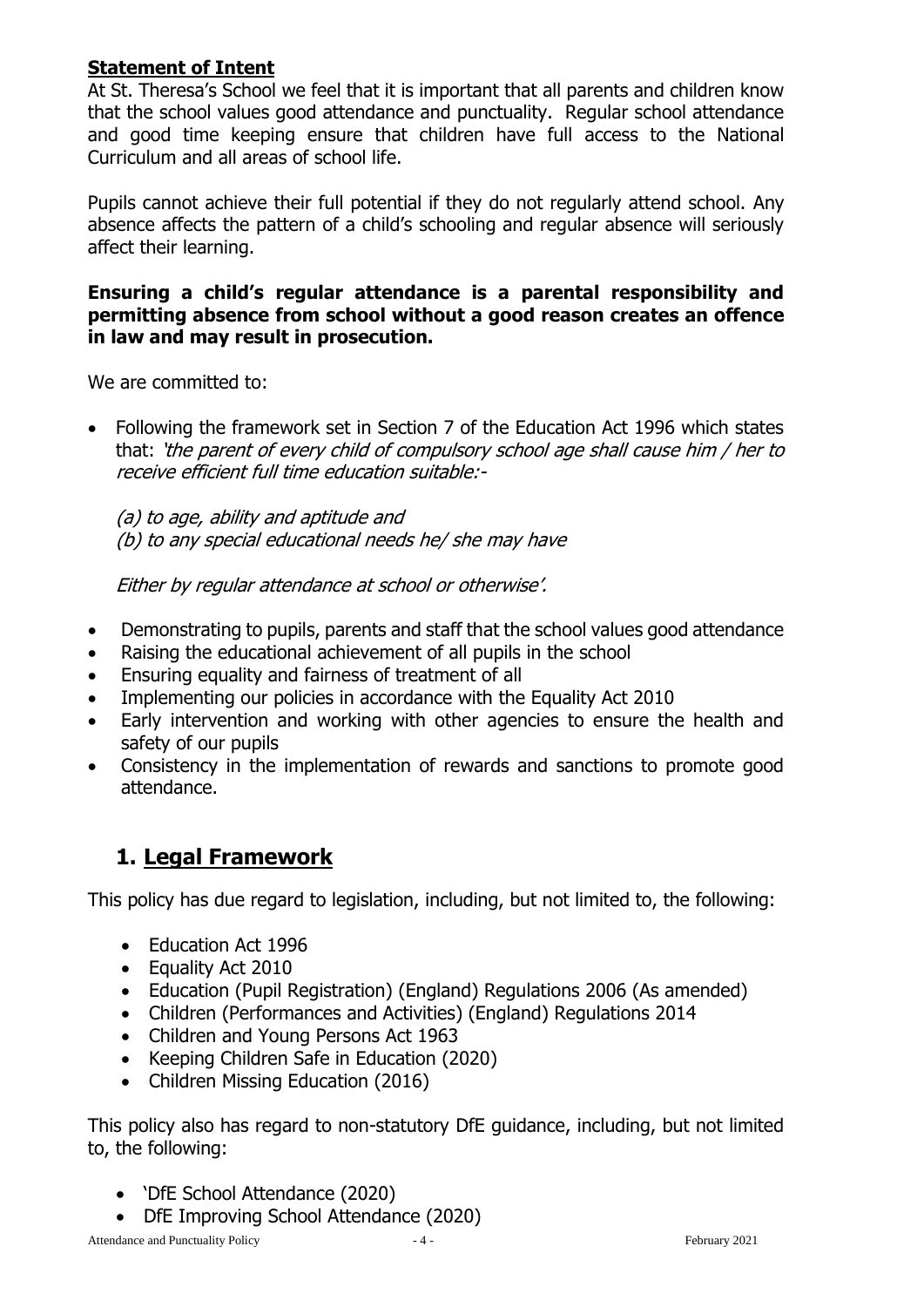This policy will be implemented in conjunction with the following school policies:

- Child Protection and Safeguarding Policy
- Behaviour Policy
- Complaints Policy
- Home School Agreement

# **2. Roles and Responsibilities**

- $\checkmark$  The school will ensure that absence procedures are understood by pupils, parents and carers.
- $\checkmark$  The Governing Body has overall responsibility for the implementation of the attendance policy and procedures at St. Theresa's School.
- $\checkmark$  The Governing Body has overall responsibility for ensuring that the attendance policy, as written, does not discriminate on any grounds, including but not limited to ethnicity/national origin, culture, religion, gender, disability or sexual orientation.
- $\checkmark$  The Governing Body has responsibility for handling complaints regarding this policy as outlined in the school's complaints policy.
- $\checkmark$  The Headteacher will be responsible for the day-to-day implementation and management of the attendance policy and procedures of St. Theresa's.
- $\checkmark$  Staff, including teachers, support staff and volunteers will be responsible for following the attendance policy and for ensuring pupils do so too. They will also be responsible for ensuring the policy is implemented fairly and consistently.
- $\checkmark$  Staff, including teachers, support staff and volunteers will be responsible for modelling good attendance behaviour and implementing the agreed policy.
- $\checkmark$  Parents and carers will be expected to take responsibility for the attendance of their child/children during term-time.
- $\checkmark$  Parents and carers will be expected to promote good attendance behaviour and ensure that pupils attend school every day.
- $\checkmark$  Parents are responsible for:
	- o Providing accurate and up to date contact details
	- o Providing the school with more than one emergency contact number (someone who is able to come to the school in an emergency if needed)
	- $\circ$  Updating the school if their details change
- $\checkmark$  Pupils are expected to attend school every day and KS2 pupils are expected to sign the Home School Agreement at the beginning of each school year, to agree to keep their attendance at, or above, 96% percent throughout the year.

# **3. Definitions**

St. Theresa's defines "**absence**" as either:

- Arrival at school after the attendance register has closed (the attendance register is taken twice daily, once in the morning and once after lunch)
- Not attending school for any reason.

St. Theresa's defines an "**authorised**" absence as:

An absence for sickness for which the school has granted leave.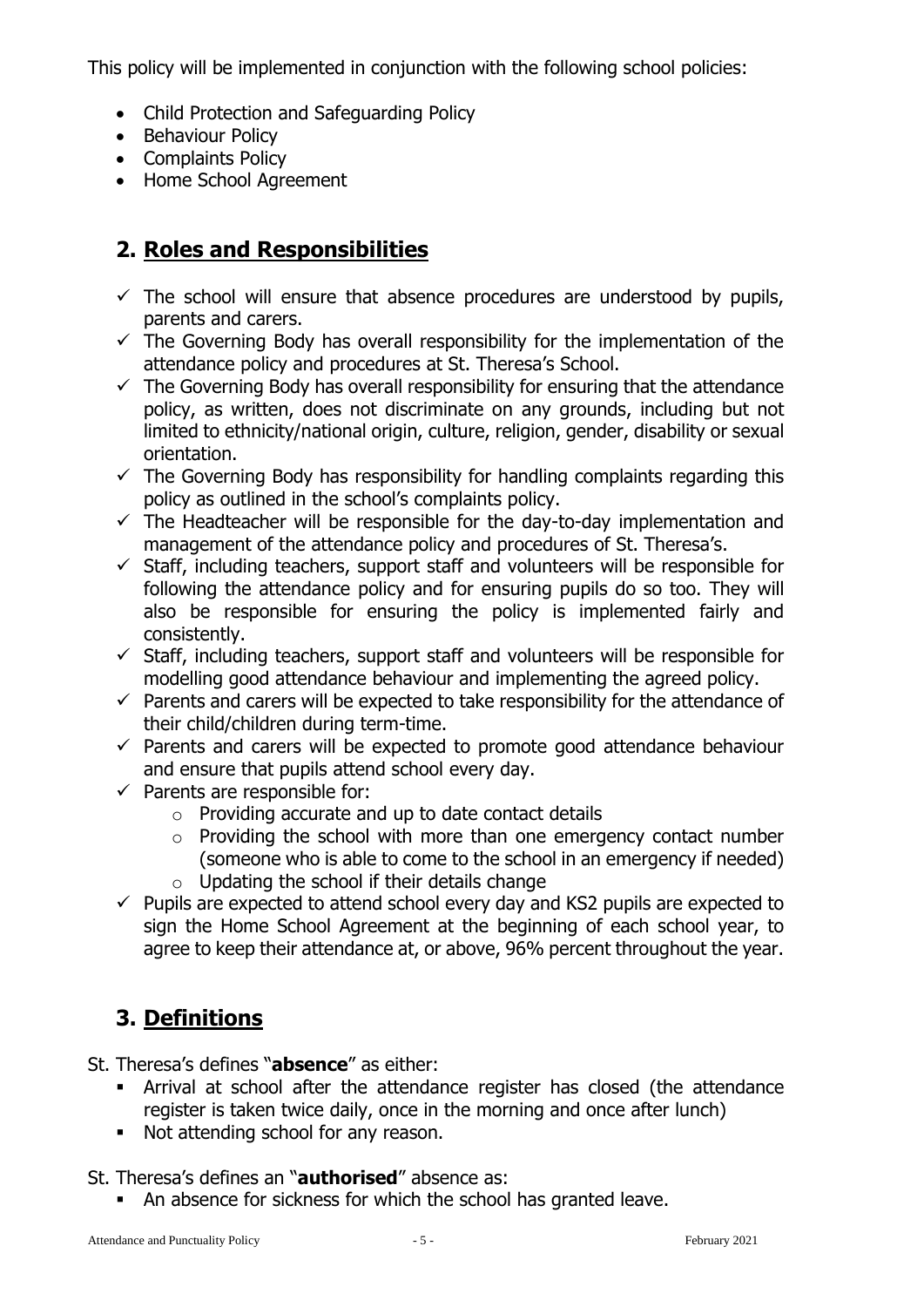- Medical or dental appointments which unavoidably fall during school time for which the school has granted leave.
- Religious or cultural observances for which the school has granted leave.
- An absence due to a family emergency.
- Other absences the Executive Headteacher has authorised.

St. Theresa's defines an "**unauthorised**" absence as:

- Parents/carers keeping children off school unnecessarily or without reason.
- **Absences which have never been properly explained.**
- Arrival at school after the attendance register has closed without a satisfactory explanation.
- Shopping, looking after other children or birthdays.
- Day trips and holidays in term time which have not been agreed.
- **EXECUTE:** Leaving school for no reason during the day.
- Absences due to routine medical or dental appointments.
- Working/oversleeping

St. Theresa's defines "**persistent absenteeism**" as:

 Missing 10 per cent (10%) or more of schooling across the school year **for whatever reason** (authorized and unuthorised)

# **4. Staff Training**

The school recognises that early intervention can prevent poor attendance. As such, teachers will receive training in identifying potentially at-risk pupils as part of their induction and refresher training.

Teachers and support staff will receive training on this policy as part of their induction.

# **5. Pupils at Risk of Persistent Absence**

The school will follow the escalation process in Paragraph 21: Monitoring and Review

# **6. Absence Procedures**

- $\triangleright$  At the beginning of each year a letter will be sent home reminding parents of the starting and finishing times of the school day (Appendix I).
- $\triangleright$  At the beginning of each year an information leaflet will be sent home reminding parents of their legal duties regarding school attendance and including information about authorised and unauthorised absence (Appendix II).
- $\triangleright$  Parents will be informed about other relevant information i.e. holidav dates, INSET dates in good time.
- $\triangleright$  Parents must contact the school as soon as possible (by 8.30am at the latest) on the first day of their child's absence.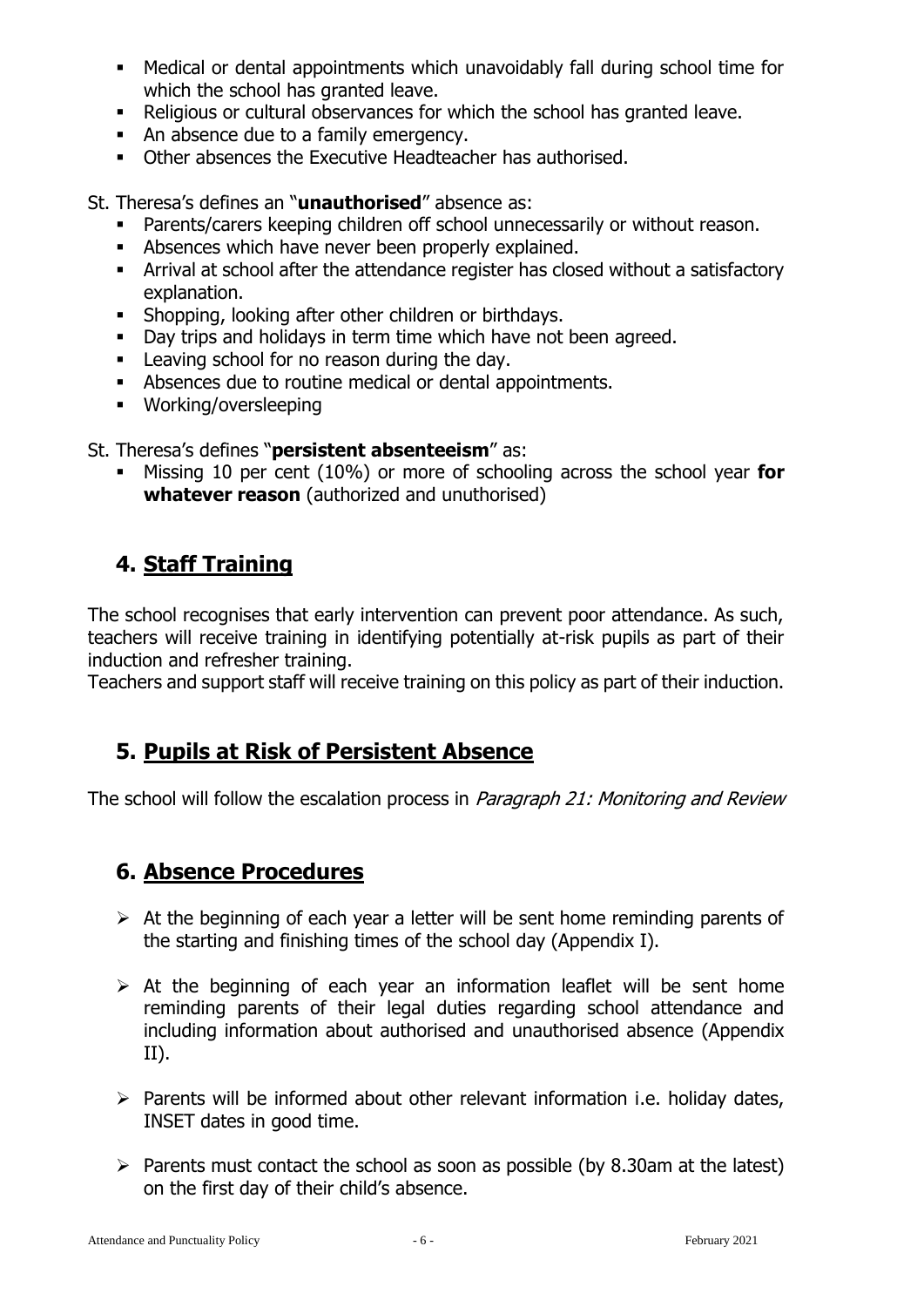- $\triangleright$  All teachers will complete the attendance registers online by 8.50am.
- $\triangleright$  A phone call will be made by the office staff to the parent of any child who has not reported their absence on the first day that they do not attend school. If the parent does not answer, the next emergency contact will be called. The office staff will record the reason for the absence, the time of the phone call, the parent/carer spoken to and the name of the member of staff making the call. At this point, after a discussion with the Headteacher, the school may inform the police. This is our  $1<sup>st</sup>$  response procedure.
- $\triangleright$  Following the 1<sup>st</sup> response procedure, the office staff will enter the correct absence codes into the class online registers.
- $\triangleright$  On a child's return to school following an absence without a given reason, a letter should be sent from the school requesting a written explanation (see Appendix III).
- $\triangleright$  In the case of persistent absence, arrangements will be made for parents to meet with the Barnet Educational Welfare Officer (EWO).
- $\triangleright$  The school will inform the Local Authority if any pupil has been absent without the school's permission for a continuous period of 10 days or more.

#### **Looked After Children (LAC)**

In the case of a LAC being absent, the virtual school will be informed.

#### **Pupils on Child Protection (CP) Plan**

If a pupil with a CP plan has an unauthorised absence, the social worker will be informed that day.

# **7. Parental Involvement**

- The school will build respectful relationships with parents and families to ensure their trust and engagement.
- The school will communicate openly and honestly with pupils and their families about their expectations of school life, attendance and performance so that they understand what to expect and what is expected of them.
- The school will liaise with other agencies working with pupils and their families to support attendance, e.g. if a pupil has a social worker.
- Parents will be expected to:
	- o Treat staff with respect.
	- o Actively support the work of the school.
	- $\circ$  Call staff for help when they need it.
	- $\circ$  Communicate with the school about possible circumstances which may affect their child's attendance or require support.

# **8. Attendance Register**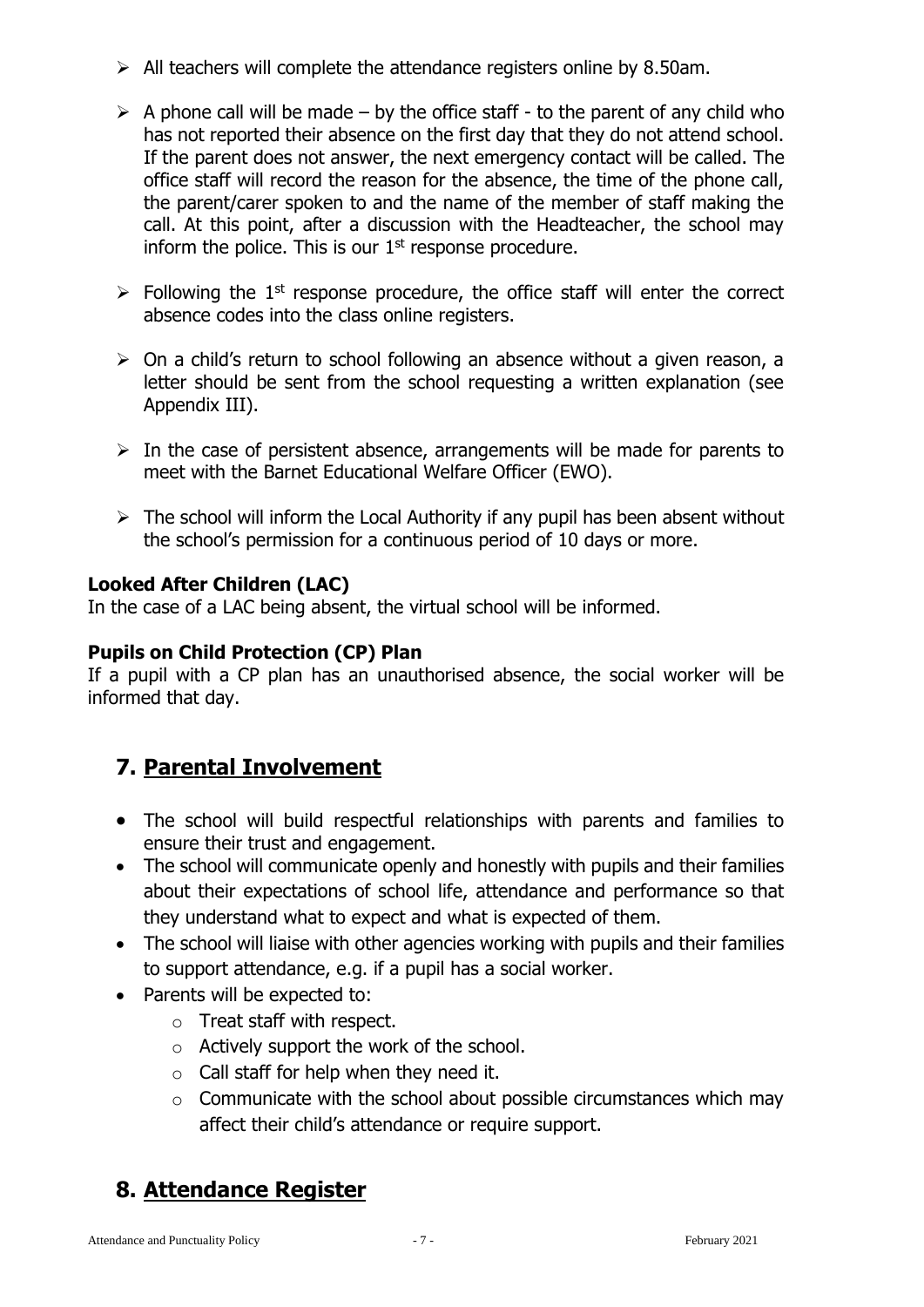The class teacher will take the attendance register every morning and afternoon using the online G2 Integris Attendance system.

They will record whether pupils are present.

A member of the office staff will use the national attendance codes to complete all absence codes.

# **9. Student Contact Information (Parents' Responsibility)**

Parents are responsible for providing accurate and up-to-date contact details. Parents are responsible for updating the school if their details change. The school will update these records on a yearly basis.

# **10. Educational Welfare Officer**

- $\circ$  If they are persistently absent, pupils will be referred to the EWO
- $\circ$  If the situation cannot be resolved and attendance does not improve, the EWO has the power to issue sanctions such as prosecutions or penalty notices to parents

# **11. Lateness**

- \* Punctuality is of the utmost importance and lateness will not be tolerated.
- $\div$  The school gate opens at 8.30am.
- \* Reception to Y6 classroom doors open at 8.40am and the school day starts at 8:50am. Pupils should be in their classroom at this time.
- \* Registers are marked by 8:50am. Pupils will receive a late mark if they are not in their classroom by this time.
- The attendance register closes at 9:30am. Pupils will receive a mark of absence if they do not attend school before this time.
- Attendance after the register closes will receive a mark to show that they are on site, but will count as an absent mark.
- \* If no satisfactory reason is given for a pupil's late arrival to school (after 9.30am) this absence will be unauthorised.
- If a pupil has six unauthorised absences due to arriving after the attendance register closes at 9.30am, in any four week period, parents may be issued with a Fixed Penalty Notice (FPN).

# **12. Term-Time leave**

At St. Theresa's, our aim is to prepare pupils for their future lives and careers. With this in mind, we require parents/carers to observe the school holidays as prescribed.

In accordance with the law, the Headteacher is unable to authorise family holidays during term-time.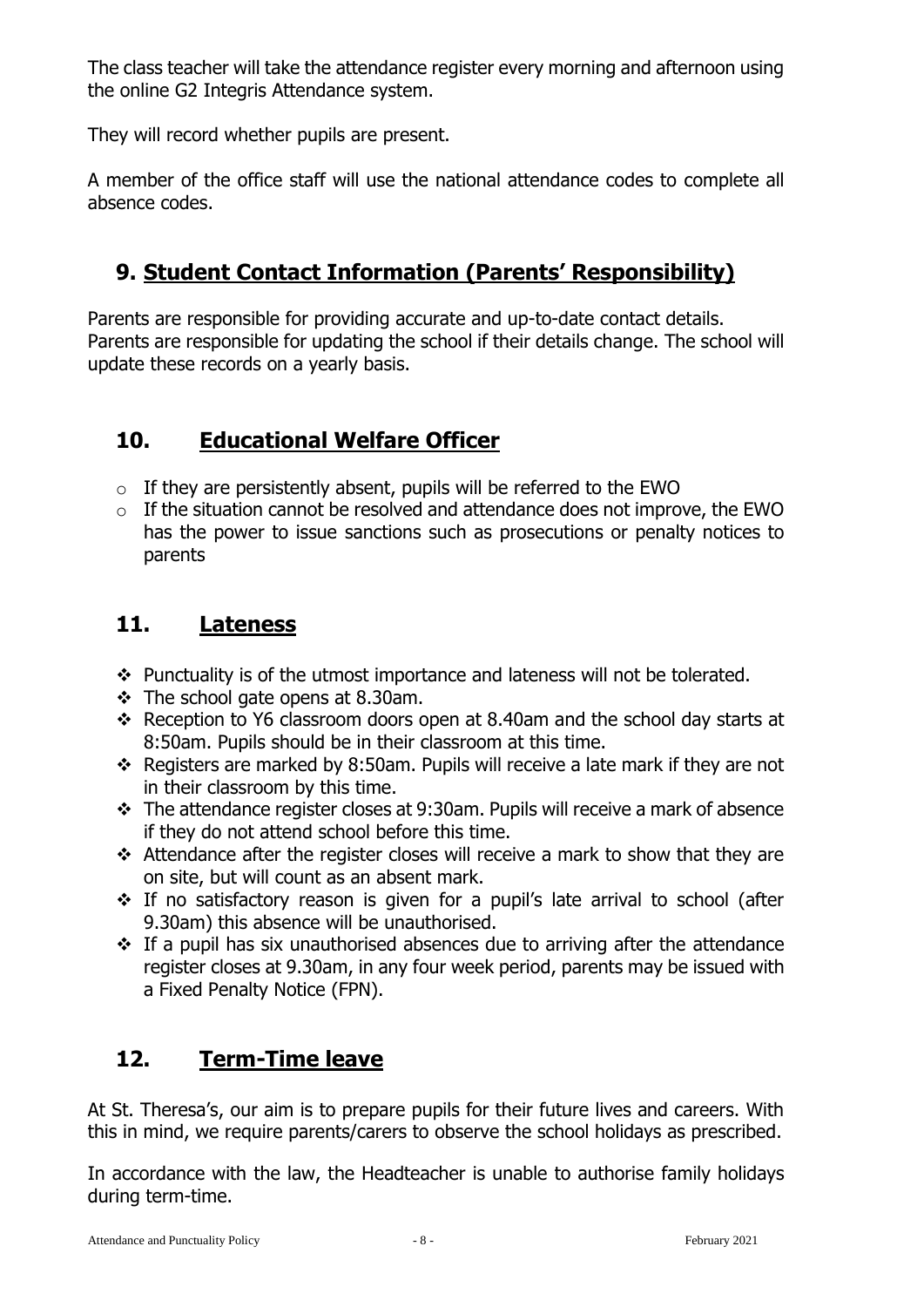Leave during term time will only be authorised in exceptional circumstances, for example, bereavement or serious illness. Parents of all children must apply in advance for leave of term time absence in writing (Appendix IV).

Any leave of absence is at the discretion of the Headteacher.

Any requests for leave during term time will be considered on an individual basis and the pupil's previous attendance record will be taken into account.

Below is a *non-exhaustive* list of examples where requests for leave will not be granted:

- Immediately before and during assessment periods.
- When a pupil's attendance record shows any unauthorised absence.
- Extended leave to attend a family wedding/funeral/birthday.
- Where a pupil's authorised absence record is already above 10% for any reason.

If term time leave is not granted, taking a pupil out of school will be recorded as an unauthorised absence and the parents may be issued with a FPN.

# **13. Missing Children**

Pupils are not permitted to leave the school premises during the school day unless they are on a school trip or accompanied by an adult who has been given permission to do so.

The following procedures will be taken in the event of a pupil going missing whilst at school:

- The member of staff who has noticed the missing pupil will inform the Headteacher immediately.
- The office staff will also be informed as they will act as a point of contact for receiving information regarding the search.
- All available members of staff will conduct a thorough search of the school premises as directed by the Headteacher.
- Available staff will begin a search of the area immediately outside of the school premises taking with them a mobile phone for contact.
- If the pupil has not been found after the school premises (and area immediately surrounding the school) has been searched, the pupil's parents will be notified.
- The police will then be contacted.
- Parents and other relevant agencies will be informed immediately when the pupil has been located.
- The Headteacher will carry out a full investigation and will draw a conclusion as to how the incident occurred.
- A written report will be produced and policies and procedures will be reviewed in accordance with the outcome.

The Headteacher will take the appropriate action to ensure the pupils understand that they must not leave the premises and sanctions will be issued, if deemed necessary.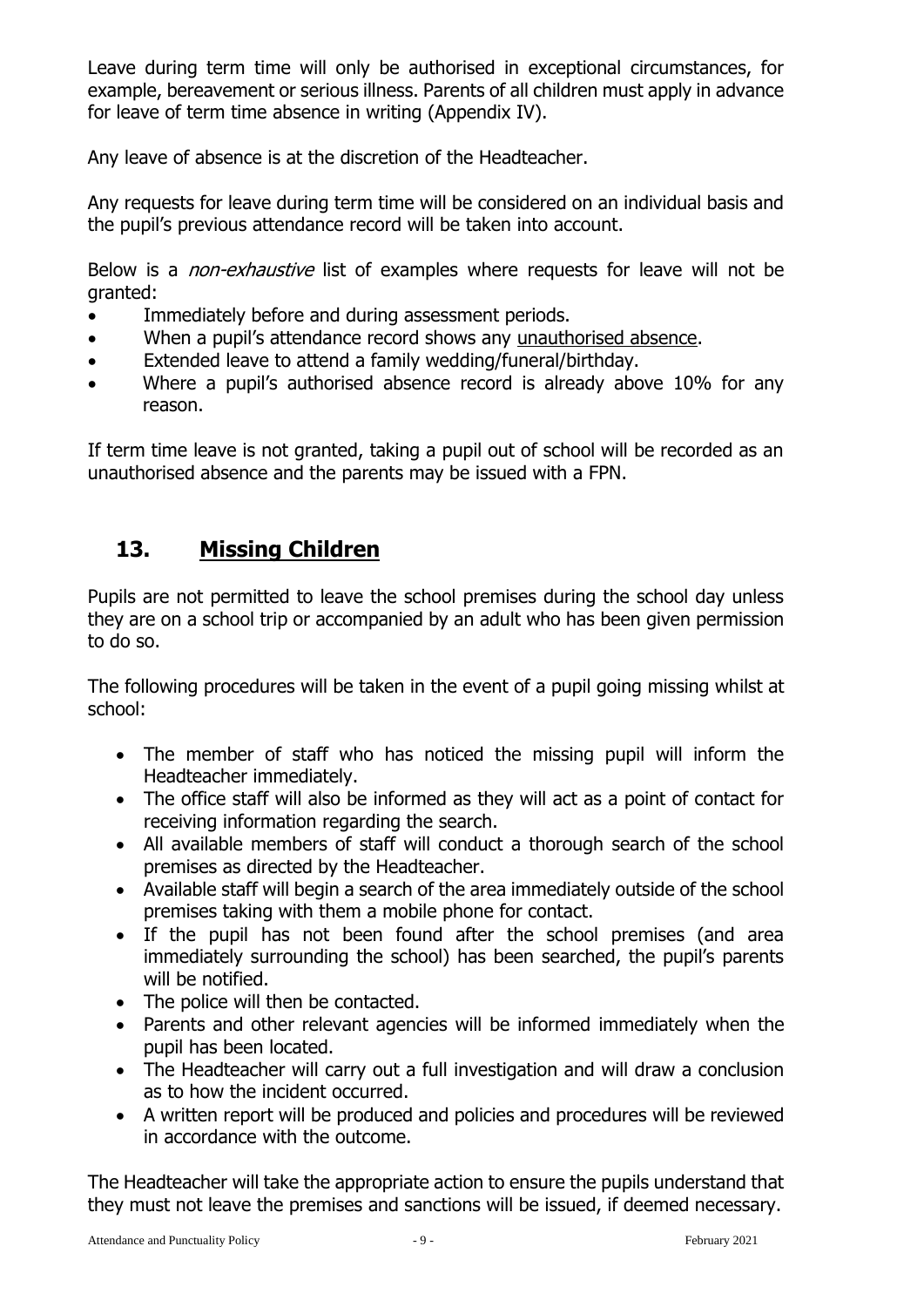The Headteacher, in partnership with the Site Manager will take all the necessary steps to ensure the school is secure at all times in order to prevent any opportunity for pupils to leave the building unaccompanied.

# **14. Religious Observances**

Parents must apply for leave of absence in the usual way if absence is required for days of religious observance.

# **15. Appointments**

As far as possible, parents will attempt to book medical and dental appointments outside of school hours.

Where this is not possible, an appointment card (or evidence of text confirmation) will be given to the school office.

If the appointment requires the pupil to leave during the school day, they will be signed out at the school office by the parent.

Pupils will attend school before and after the appointment wherever possible.

# **16. Modelling, Sport and Acting Performances/activities**

All pupils engaging in performances/activities which require them to be absent from school are required to obtain a licence from Barnet Local Authority. If your child is involved in such an activity and will require to be absent from school, please see the Headteacher.

# **17. Young Carers**

The school understands the difficulties that face young carers.

The school will endeavour to identify young carers at the earliest opportunity from enrolment at the school and throughout their time at the school.

The school takes a caring and flexible approach to the needs of young carers and each pupil will be examined on a case-by-case basis, involving other agencies if appropriate.

# **18. School Refusers**

Whilst any child may be off school because they are ill, sometimes they can be reluctant to attend school. Any problems with irregular attendance are best sorted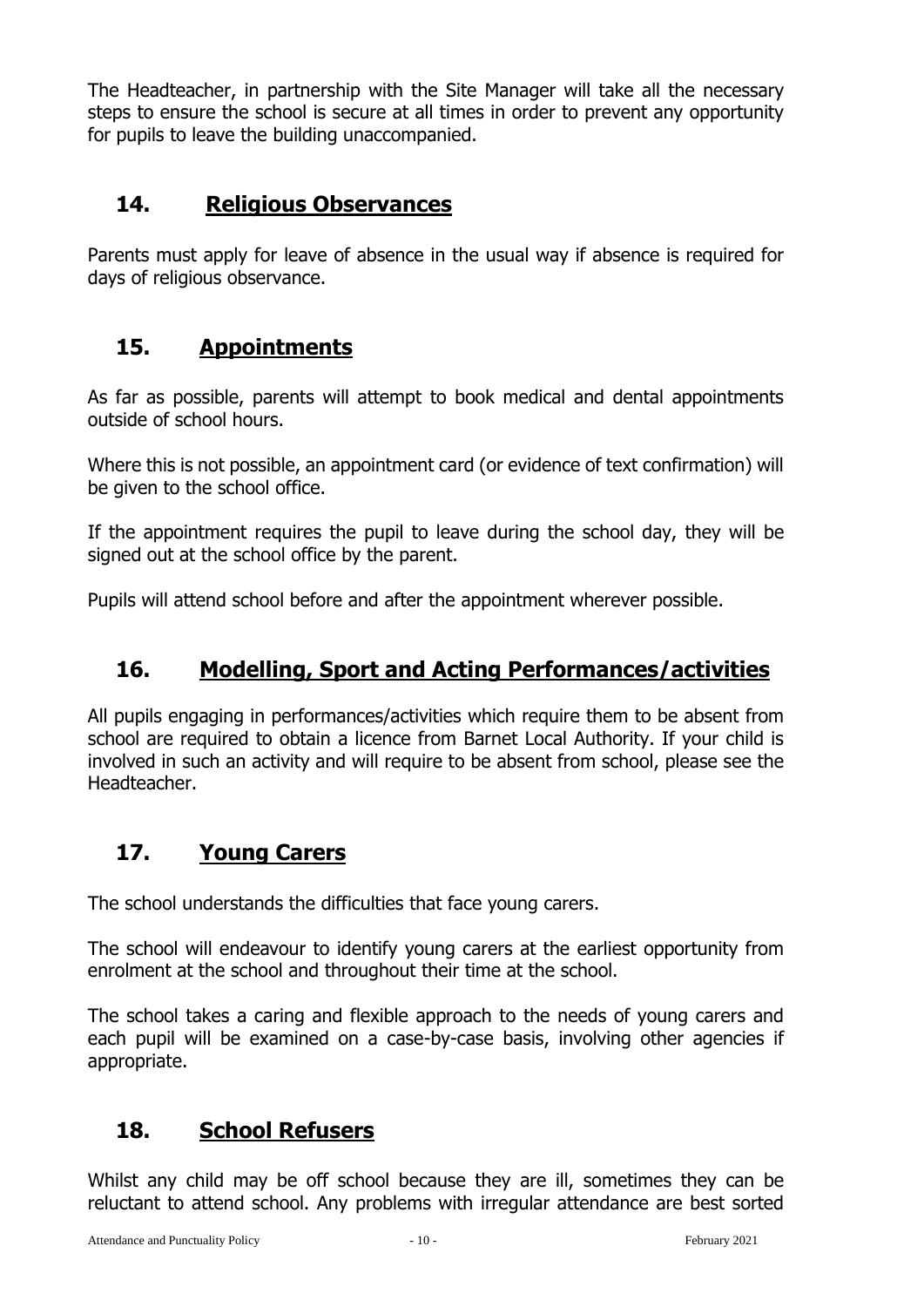out between the school, the parents and the child. If a parent thinks their child is reluctant to attend school then we will work with the family to understand the root problem. The school can use outside agencies (e.g. EWO) to help with this.

# **19. End of the School Day**

Children should always be clear about who is collecting them from school. All Y2-Y6 children should be collected from the playground at the end of the school day at 3.30pm by parents/carers; the children will be escorted to the playground by their class teacher. Reception and Y1 children should be collected from their classroom gates at 3.30pm. Parents are asked to telephone the school if they are going to be late collecting their child so that the child does not get anxious.

Children not collected on time are brought back into school and asked to wait in the hall. If your child is still not collected by 3.45pm, and you have not contacted the school to advise us, the office will endeavour to contact you at home and at work. If this is unsuccessful, your child will be looked after by Little Angels after school club, a charge may apply for this. A decision may then be taken to contact either the duty social worker or the police.

# **20. Pupils who travel to and/or from school independently**

If children travel to and/or from school independently, parents should complete a 'permission to travel alone' form (Appendix V) and keep the school updated of any changes. Pupils who are independent travellers are prioritised in the first response procedure. Any changes to normal pick up arrangements should be made in advance. Please only call the school office with changes of pick up arrangements in an emergency. Parents of pupils who travel independently, whose children are not attending school (due to illness for example) must contact the school by 9.00am with the reason. Failure to do so will result in the school contacting parents/carers at home or work to ask where the child is. If it is not possible to contact parents/carers, the next emergency contact will be phoned. If there is still no response, the matter will be referred to the local police. This is to ensure the safety of the child.

# **21. Monitoring and Review**

- St. Theresa's attendance target is set annually.
- The school monitors attendance and punctuality half termly.
- The EWO monitors the school attendance termly.
- Details of our absence levels can be found in our weekly school newsletter which is also available on the school website.
- If a pupil's attendance falls below 96% the school sends a letter home raising concerns that the pupil's attendance has fallen below the expected standard.
- If after the following 6 weeks, the pupil's attendance is still below 96%, the school sends a letter home explaining that the pupil's attendance is being monitored and no further absences will be authorised unless accompanied by GP notes etc.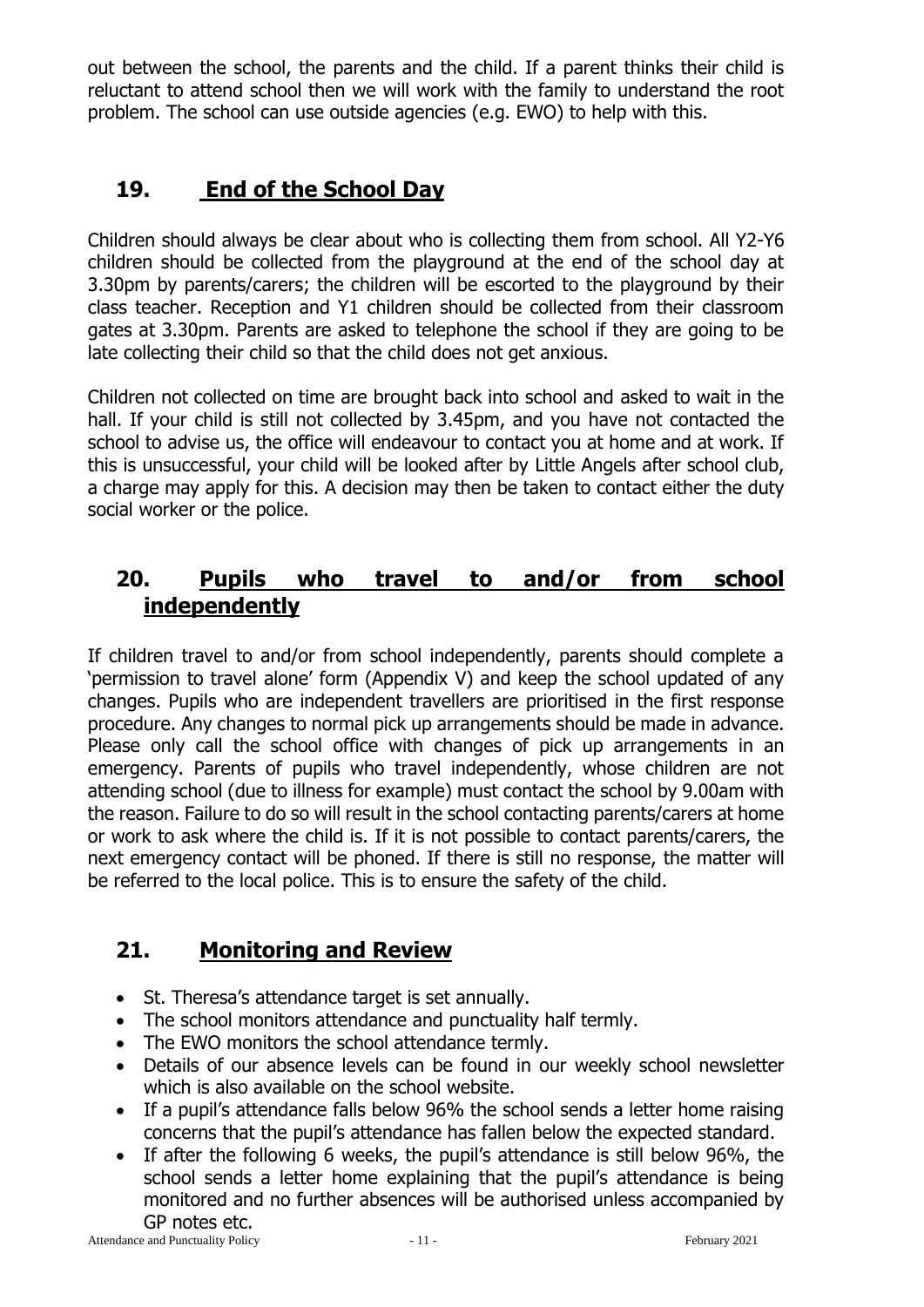- If the pupil's attendance continues to falls below 96%, or is below 90%, they are referred to the EWO who will contact the family explaining that their child's attendance is being monitored, and where necessary a meeting will be arranged.
- A monitoring period of 4-6 weeks and an attendance target is usually set.
- If there are no improvements after the monitoring period the parents may be prosecuted and issued with a FPN.
- If the school has reason to believe that absences are causing a safeguarding concern, a referral will be made to Barnet Children's Services.
- At the end of each academic year the names of the children with 100% are published in the school newsletter.
- At the end of each academic year, the class with the highest attendance are rewarded with a non-uniform day.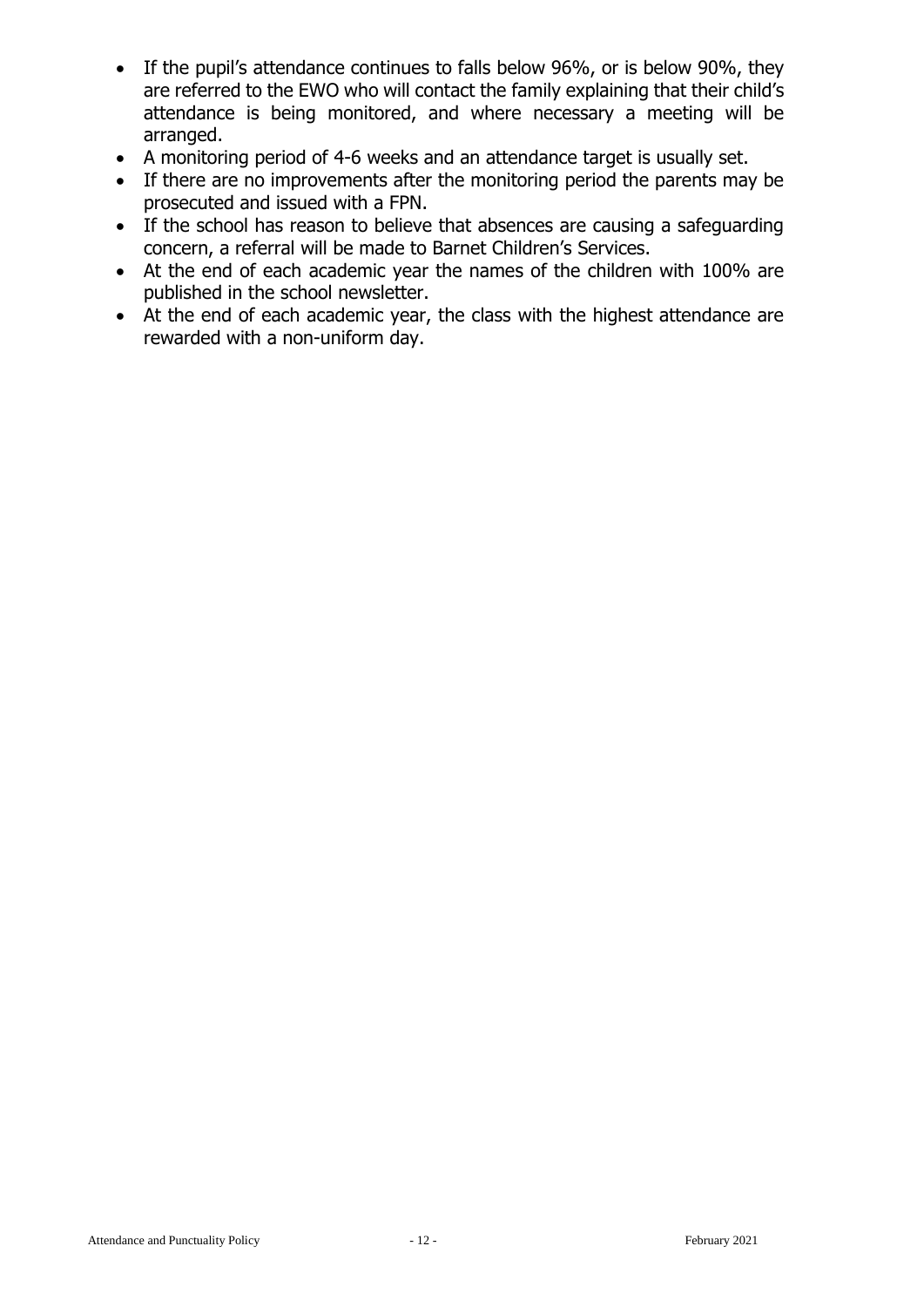#### **Appendix I**



#### St. Theresa's Catholic School **School opening times and punctuality Information**

#### **Breakfast Club (for children in Reception to Year 6)**

- Breakfast club opens at 7.45am
- Breakfast club closes at 8.30am and breakfast will not be served after this time.

#### **Start of the day**

- The school gates will open at 8.30am.
- The school gates are locked at 8.50am
- The children will be allowed into the classrooms from 8.40am onwards.
- Lessons start at 8.50am
- Any child who arrives *after 8.50am is considered to be late* and must enter the school via the main office entrance.
- If there is an accompanying adult, they will need to sign the late book at the office. The accompanying adult must wear a parent's badge if they are taking their child to class.
- Any child not in school, whose parent has not contacted the school by 9am, will be routinely phoned in accordance with our first response policy.
- *If any adult needs to come into the building for any reason, they must enter via the main entrance by the school office.*

#### **During the School Day**

 When a child needs to leave the school building for appointments, the parent /carer must sign their child out in the signing in/out book outside the school office. The same applies when the child is returning to school from an appointment.

#### **End of the Day**

• The school gates will open at 3.20pm and will be locked at 3.45pm.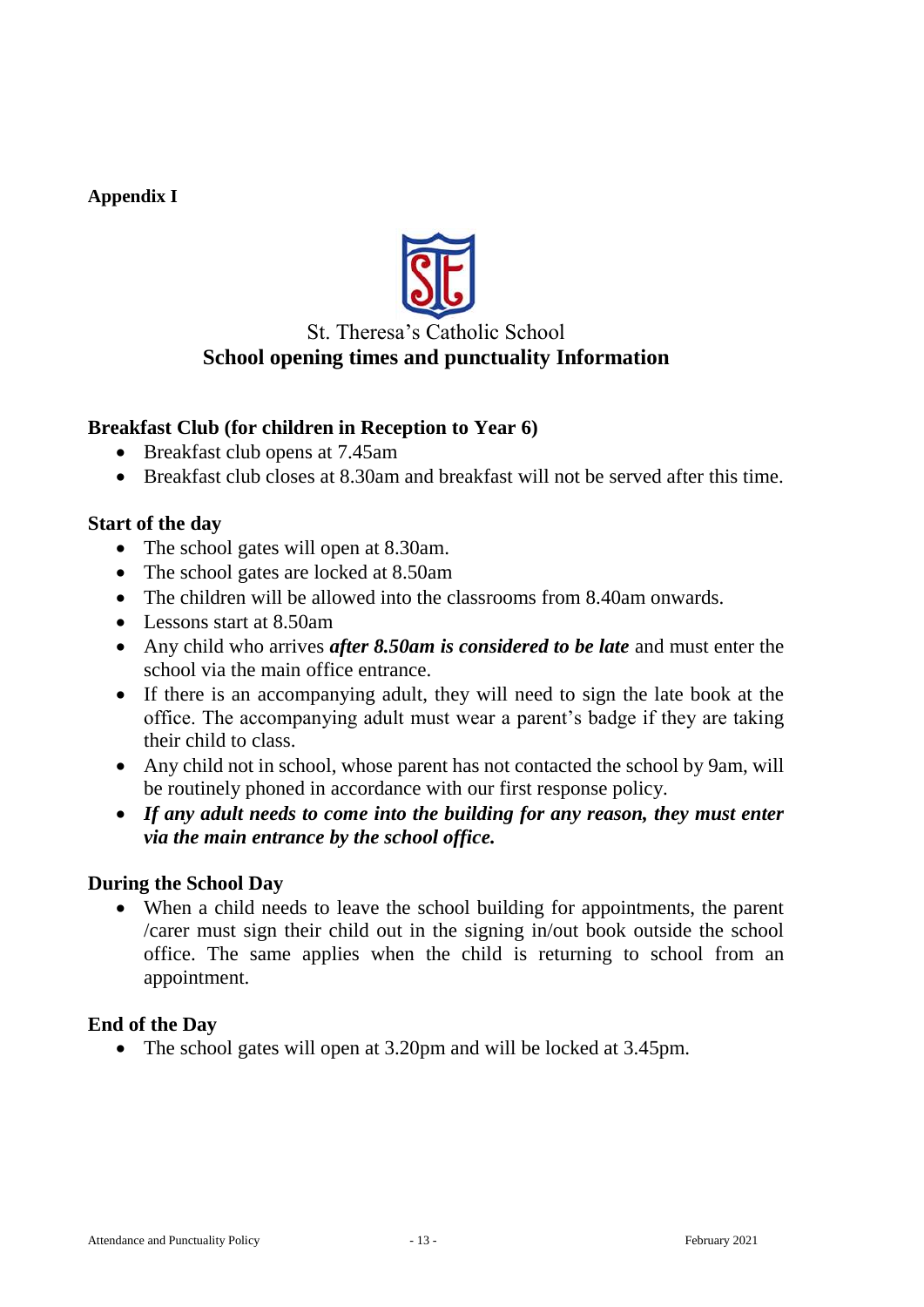# **St. Theresa's Catholic School**

The Importance of Good Attendance and School Procedures

# **"At St. Theresa's School, we learn together, we play together, we pray together, we grow together in the love of God"**



At St. Theresa's Catholic School we take attendance and punctuality very seriously. With your support we want to give all our children the best possible start in life and to maximize all of their learning opportunities, so that they can fulfill their potential. Every day matters.

#### **Why should your child be in school?**

- $\bullet$  It is the law.
- They will make the maximum amount of progress both academically and socially.
- They will find learning more satisfying and enjoyable.
- They will have an easier transfer to secondary school.
- They will help their class win a non-school uniform day.
- They will be awarded a 100% attendance certificate.

#### **What happens when your child is not in school?**

- They will miss lessons and crucial information.
- They will fall behind with their work and there will be gaps in their learning.
- Socially, your child may feel excluded and friendships can be impacted.
- The Educational Welfare Officer may be informed.
- You could receive a fine.

#### **What should I do if my child is off school?**

- Please contact the school office before 09:00am on the first day of their absence to let us know why your child is absent. (tel: 020 8346 8826 email: office@sttheresas.barnetmail.net)
- Medical appointments should be made for out of school hours. However, if it is an urgent appointment, please inform the School Office and provide evidence as soon as possible.
- If you know in advance that your child will be absent, please contact the School Office.

#### **Illnesses that will prevent your child from coming to school**

- Vomiting and diarrhoea (your child can return to school 48 hours after the last episode)
- High temperature with a diagnosed infection
- Hospital admission
- Dental surgery

• Medical emergency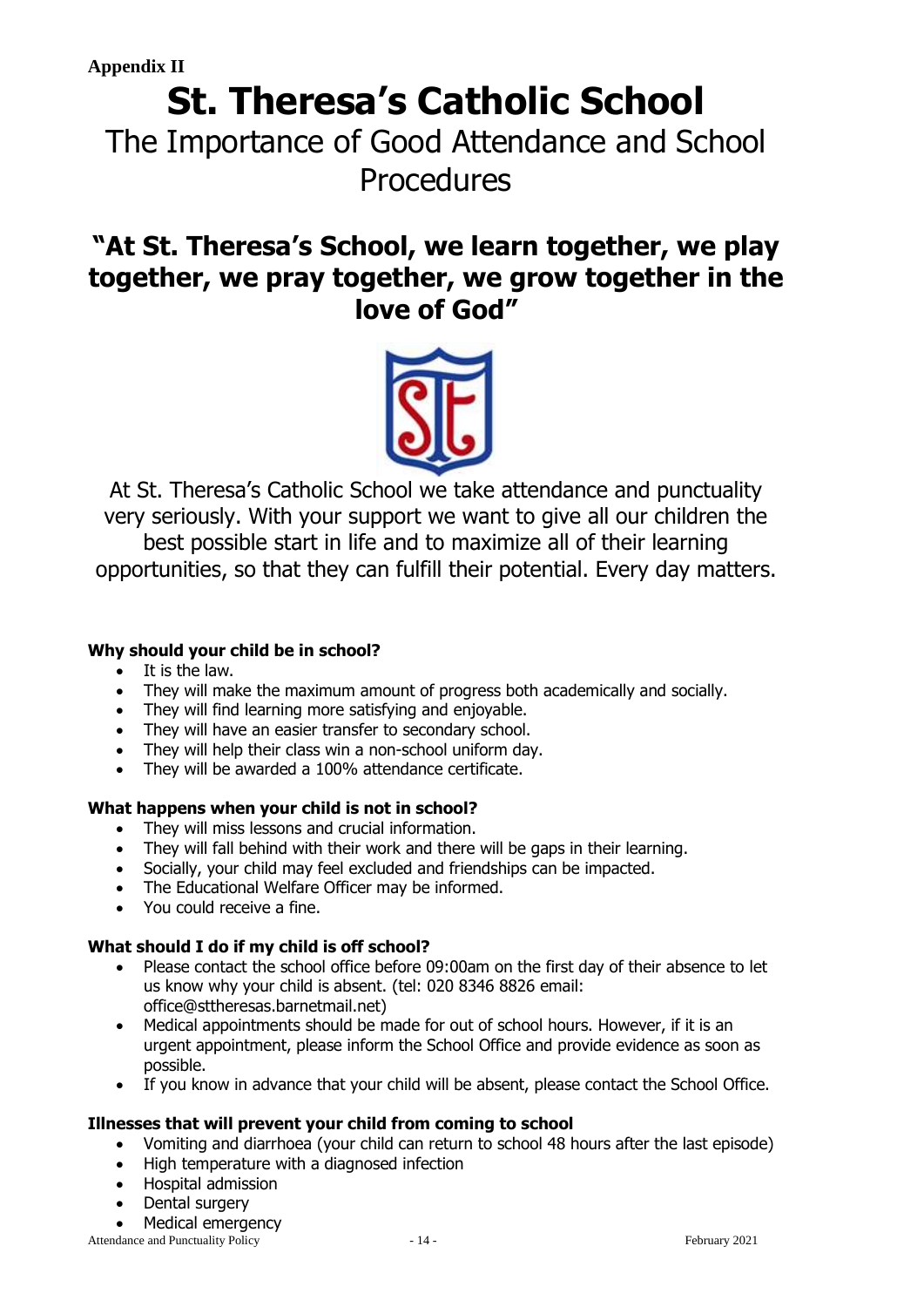#### **Illnesses that will not prevent your child from coming to school**

- Mild cough
- Cold/Sneezes
- **Tiredness**

#### **Authorised and Unauthorised Absences**

#### **Examples of authorised absences**

- Proof of illness from GP/Hospital provided
- Phone call from parent explaining that their child is ill
- Proof of medical appointment
- Permission given from Headteacher following a written request for exceptional leave of absence (i.e. Religious days etc.). All requests for exceptional leave of absence must be made in writing to the Headteacher. Request forms are available from the school office.

#### **Examples of unauthorised absences**

- Holidays
- Days out
- Birthdays
- Parent or sibling unwell
- Tiredness
- No reasonable explanation received from parent/carer

Holidays in term time will not be authorised; we see every day that a child is not in school as a day's learning lost. **Every day matters**.

#### Information about Fixed Penalty Notices

It is important for all children to attend school. Parents/Carers commit an offence if their child does not attend school regularly or if the absence is not agreed by the school. A Penalty Notice costs £60 per parent and per child, if payment is made within 21 days. £120 if paid after the 21 days, but within 28 days.

#### **Punctuality**

- Doors open at 8.40am.
- If your child arrives after 8.50am, they will be marked in the register as late.
- It is important that your child is present for registration because it will help them prepare for lessons and also lessons will not be interrupted. Punctuality is monitored and parents will be notified if their child's punctuality needs improvement.

#### **Early Collection**

- In order to avoid early collections we recommend that you make appointments during school holidays or after school.
- Parents or sibling appointments are not acceptable.

| 100% Attendance | 0 weeks of learning<br>missed                 | Best chance of success - well done!                                                           |
|-----------------|-----------------------------------------------|-----------------------------------------------------------------------------------------------|
| 95% attendance  | 9 days of absence                             | Best chance of success – well done!                                                           |
| 90% attendance  | 19 days of absence                            | Poor attendance<br>Cause for concern<br>Educational Welfare Officer will be contacted         |
| 85% attendance  | 27 days of absence<br>(almost half a term)    | Poor attendance<br>Serious cause for concern<br>Educational Welfare Officer will be contacted |
| 80% attendance  | 36 days of absence (half<br>a term missed)    | Poor attendance<br>Serious cause for concern<br>Educational Welfare Officer will be contacted |
| 75% attendance  | 45 days of absence (one<br>whole term missed) | Poor attendance<br>Serious cause for concern<br>Educational Welfare Officer will be contacted |

#### Every child's attendance is monitored.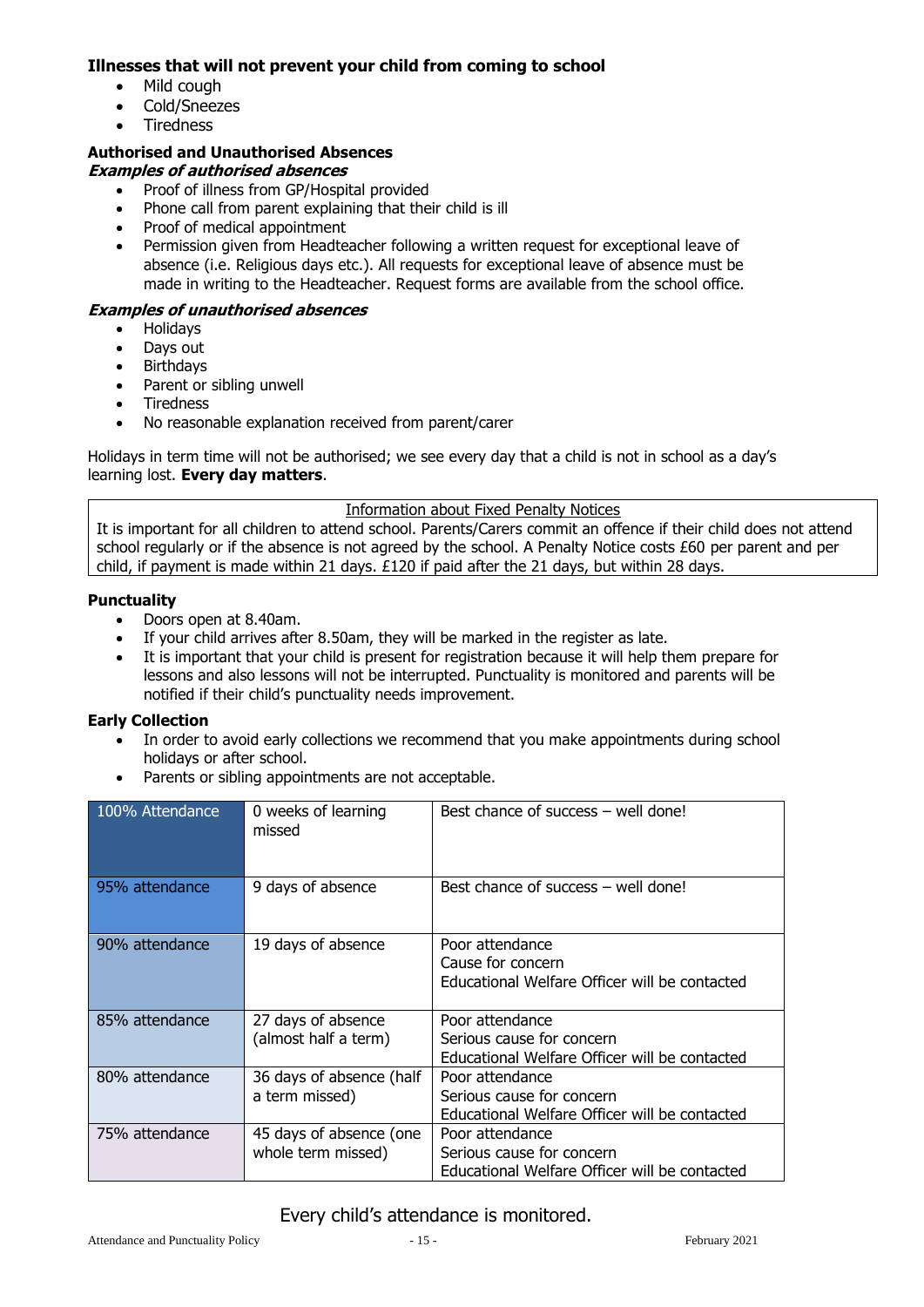#### **Appendix III**



St.Theresa's Catholic Primary School East End Road, Finchley, London N3 2TD

Telephone: 020 8346 8826 Fax: 020 8346 0215 Executive Headteacher: Miss Barbara Costa Head of School: Mr James Troy

Date ……………………………

# **Follow Up Attendance Letter**

Dear Parent,

Under the regulations governing attendance registers, I have to account for any absence of every child. Our records show that on the date(s) listed below, your child was absent from school. We do not appear to have an explanation for the absence and need to complete our records.

I would be grateful if you could complete and return the reply slip below explaining your child/children's absence so we can complete the registers. If no reason is given, your child's absence will be marked as unauthorised. Please note that unauthorised absences may result in fixed penalty fines of £120 per parent per child.

I look forward to hearing from you soon.

Thank you,

| Barbara Costa<br>Headteacher                       |                                                                  |                 |  |  |  |
|----------------------------------------------------|------------------------------------------------------------------|-----------------|--|--|--|
| <b>Absence Reply Slip</b>                          |                                                                  |                 |  |  |  |
|                                                    |                                                                  |                 |  |  |  |
|                                                    |                                                                  |                 |  |  |  |
| Reason for absence (to be completed by parent)     |                                                                  |                 |  |  |  |
| London Borough of Barnet<br>Diocese of Westminster | G<br><b>MEAREA</b><br><b>PE-ATINEE</b><br><b>Healthy Schools</b> | Good<br>Provide |  |  |  |
| Attendance and Punctuality Policy                  | $-16-$                                                           | February 2021   |  |  |  |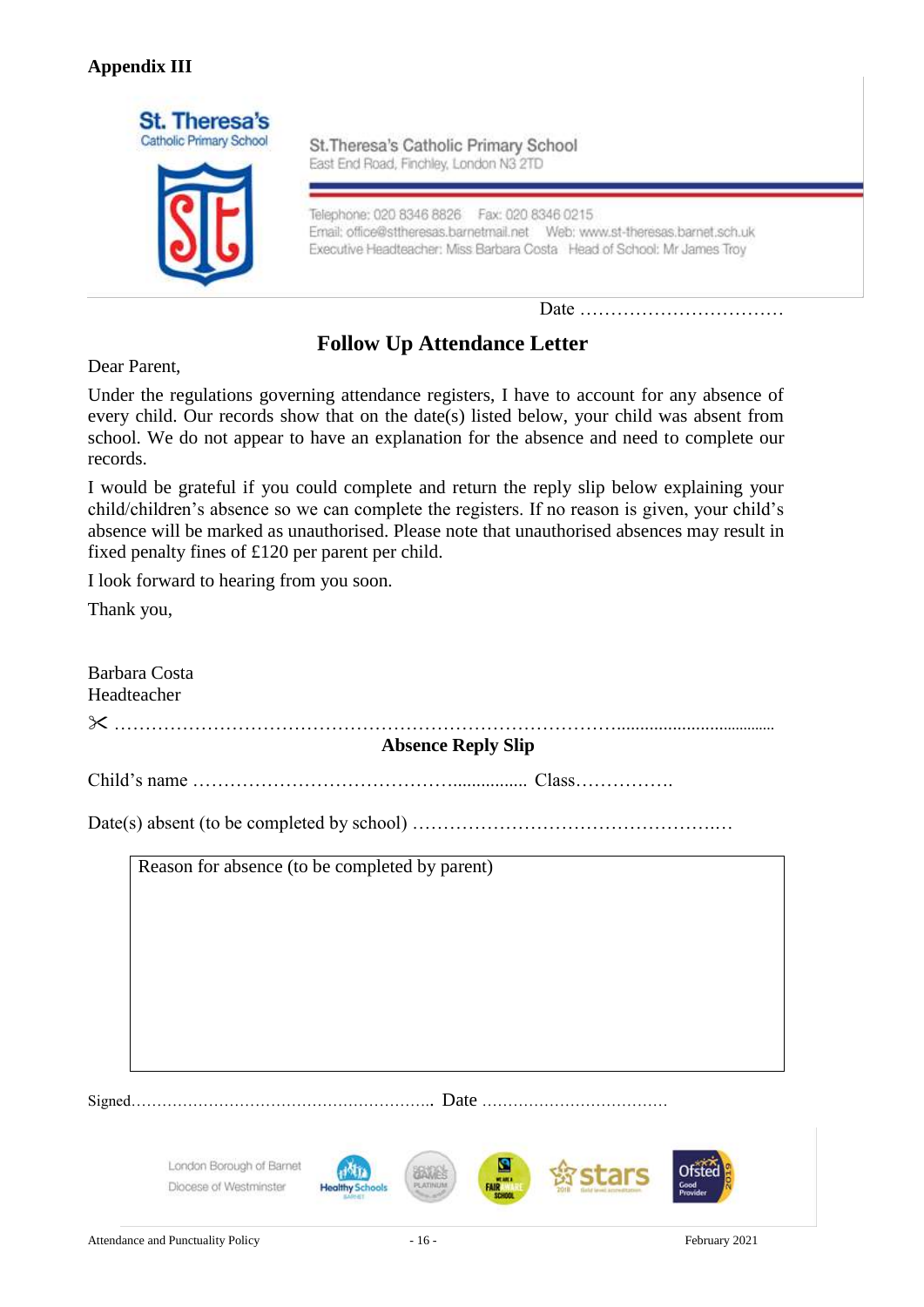

# **St. Theresa's Catholic Primary School**

# **Application for Exceptional Leave of Absence**

Parents should refer to the school's attendance policy before requesting leave of absence. By requesting permission for your child to be excused from school, you are agreeing to abide by the decision of the Head Teacher. You must provide relevant information and not make travel plans before receiving permission. **If your request is not agreed, your child must attend school, or you may be liable to a fixed-penalty notice. In some circumstances, you may be jeopardising your child's place at the school.**

**Absence from school is governed by the Education (Pupil Registration) (England) Regulations 2006, and as amended, 2016.**

**I/We request leave of absence for ………………………………….in Class……….**

**From ………………………………..to ………………………………**

**Reason for request**

**Parent/Carer signature ……………………………………………… date ………………**

*Once completed, this form should be handed into the school office. You will receive a response once your application has been processed.*